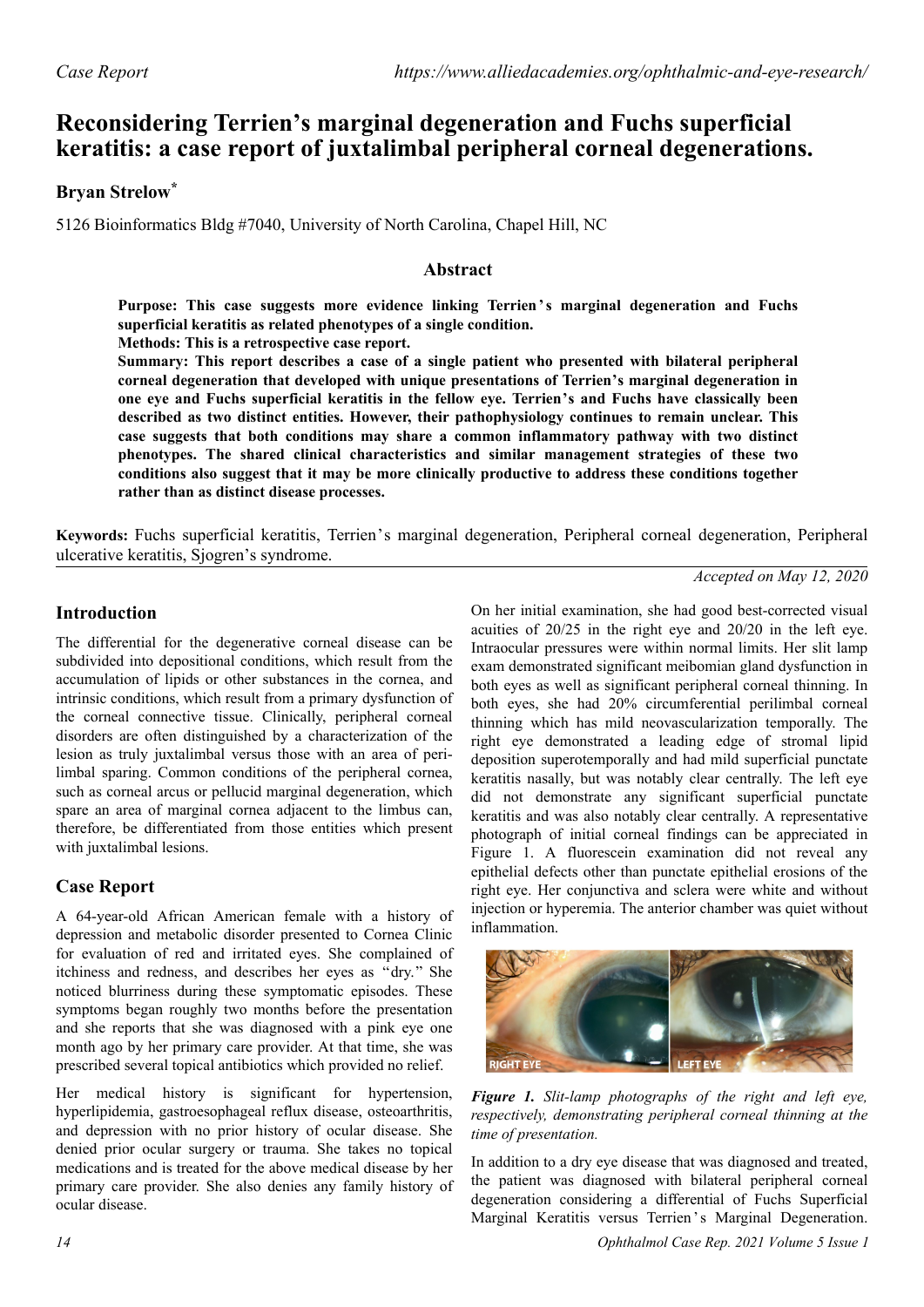*Citation: Strelow B. Reconsidering Terrien's marginal degeneration and Fuchs superficial keratitis: a case report of juxtalimbal peripheral corneal degenerations. Ophthalmol Case Rep. 2021;5(1):14-16.*

The lack of epithelial defect without signs of infectious infiltrate, pointed toward Terrien 's and Fuchs rather than Peripheral Ulcerative Keratitis including Mooren 's ulcer. Distinguishing characteristics between Terrien's and Fuchs include the formation of pseudopterygium and more typical symptoms of ocular irritation in Fuchs and the characteristic lipid deposition in Terrien's. At the time of diagnosis, the lack of pseudopterygium and the confounding dry eye disease made it difficult to distinguish between these two entities. Given the uncertainty surrounding the precise diagnosis, the patient was referred for systemic rheumatologic testing, which returned positive for anti-nuclear antibody at low titer (1:160) and anti-Sjögren's-Syndrome-Related Antigen A (anti-SSA). Antineutrophil Cytoplasmic Antibodies (ANCA), rheumatoid factor, anti-cyclic citrullinated peptide, and hepatitis serologies were negative in addition to infectious testing for syphilis and tuberculosis.

The patient was followed closely for several years to monitor for progression. During follow up, peripheral corneal findings remained relatively unchanged in the right eye, with circumferential stromal thinning, notable lipid deposition, and infrequent periodic episodes of irritation. However, the patient's condition in the left eye was noted to progress, specifically inferotemporally with extreme thinning and the development of a pseudopterygium overlying this lesion. The patient was also noted to have a mildly peaked pupil toward this area of thinning, which could indicate an occult perforation that spontaneously resolved. The patient's symptoms of ocular irritation were also notably more significant in the left eye. A representative photograph of corneal findings from a 2-year follow can be appreciated in Figure 2. Given this development, the patient was classified with Terrien's Marginal Degeneration in the right eye and Fuchs Superficial Keratitis in the left eye.



*Figure 2. Two years after the initial presentation. Slit-lamp photographs of the right and left eye, respectively, with cobalt blue light and fluorescein, demonstrating peripheral corneal thinning of the right eye without overlying epithelial defect and peripheral corneal thinning of the left eye with the development of an inferotemporal pseudopterygium.*

#### **Discussion and Conclusion**

The differential for the degenerative corneal disease can be subdivided into depositional conditions, which result from the accumulation of lipids or other substances in the cornea, and intrinsic conditions, which result from a primary dysfunction of the corneal connective tissue. Clinically, peripheral corneal disorders are often distinguished by a characterization of the lesion as truly juxtalimbal versus those with an area of perilimbal sparing. Common conditions of the peripheral cornea, such as corneal arcus or pellucid marginal degeneration, which spare an area of marginal cornea adjacent to the limbus can, therefore, be differentiated from those entities which present with juxtalimbal lesions. From a pathophysiological perspective, this geographic characterization may be important, as the corneal limbus represents both locus of corneal epithelial stem cell generation and the border of the corneal vascular watershed, presenting a unique opportunity for inflammatory involvement of juxtalimbal tissues.

Of this category of peripheral corneal degeneration with juxtalimbal involvement, the broad group of Peripheral Ulcerative Keratidides (PUK) often tops the differential given its prevalence. PUK, which encompasses several specific ocular and systemic diseases, is generally described by crescent-shaped juxtalimbal corneal lesions. These lesions can vary in size and characteristic stromal degradation is accompanied by some degree of overlying epithelial defect. There is a strong association with systemic rheumatologic disease ( $\sim$ 50%), as well as an association with scleritis ( $\sim$ 36%) [1]. Infectious ulcers, when presenting in a marginal geographic distribution fall under this broad category, and are often accompanied by characteristic infiltrates. Mooren ' s Ulcers, another specific form of PUK, also present with crescent-shaped peripheral corneal lesions. These ulcers, however, have a characteristically undermined central edge with a linear epithelial defect at the central margin. These lesions can sometimes be difficult to identify sub-acutely, as there is often conjunctivalization of the thinned cornea, which may disguise their characteristic appearance [2,3].

A second clinical category of juxtalimbal peripheral corneal degeneration involves those entities which do not have an overlying epithelial defect. Our patient's presentation, with near-circumferential corneal stromal thinning without epithelial defect, is, therefore, most consistent with the two entities in this category: Fuchs Superficial Marginal Keratitis and Terrien's Marginal Degeneration. Fuchs is a slowly progressive thinning of the superficial, peripheral corneal stroma with central sparing. Fuchs also presents with the development of a pseudopterygium over the area of thinning. Of note, pseudopterygia are identified by the tight adherence of invasive conjunctival tissues to the underlying cornea as distinguished from true pterygia by the inability to pass a probe beneath the conjunctival growth at the corneal limbus. Fuchs more often presents with intermittent episodes of ocular irritation [4]. Terrien's Marginal Degeneration also presents with centrally sparring circumferential corneal stroma thinning, though it has a predilection for sparring the inferior region. Terrien's is typically quiet, without visible inflammation, and entails